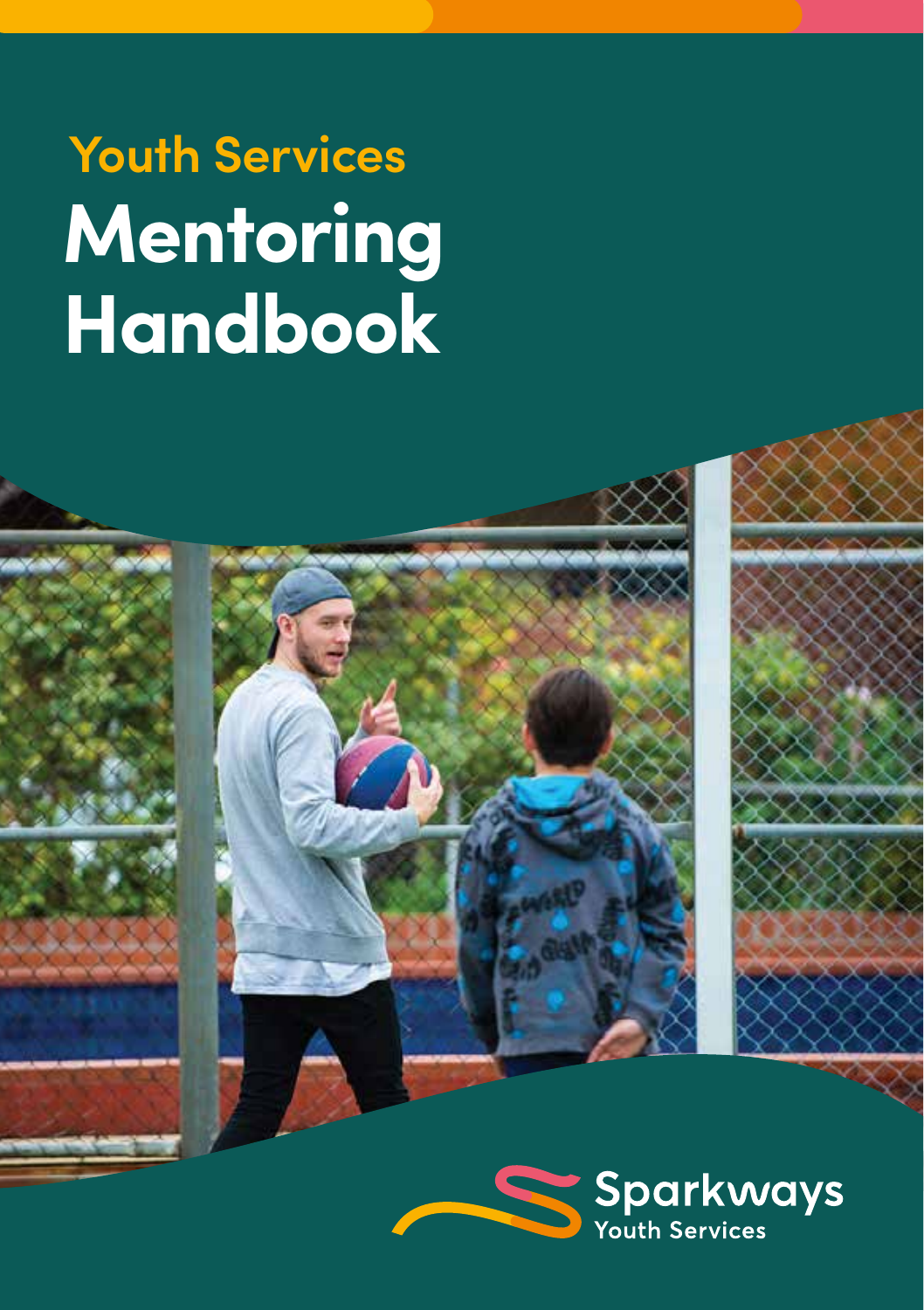# **Table of contents**

| Who We Are                                  | 3  |
|---------------------------------------------|----|
| What we do                                  | 4  |
| <b>How Our Program Works</b>                | 6  |
| <b>Match Tips</b>                           | 7  |
| The Support We Provide                      | 8  |
| <b>Young People's Rights</b>                | 9  |
| Rights & Responsibilities - Young Person    | 11 |
| Rights & Responsibilities – Parent/Guardian | 12 |
| Compliments, Feedback & Complaints          | 13 |
| <b>Volunteer Screening</b>                  | 14 |
| Child Safe Standards & Reportable Conduct   | 16 |
| <b>Key Policy Information</b>               | 17 |
| Young person safety policy                  | 18 |
| <b>Additional resources</b>                 | 20 |
| Other support agencies                      | 22 |
| <b>Contact numbers</b>                      | 23 |



We acknowledge Aboriginal and Torres Strait Islanders as Australia's First Peoples and as the traditional owners and custodians of the land on which we work. We pay our respects to their Elders past, present and emerging.



We celebrate diversity and value the lived experience of people of every ethnicity, faith, age, disability, culture, language, gender identity and sexual orientation.

#### 2 ► Issue 1, published October 2021

## **Who we are**

**Since 1883, Sparkways has been supporting children, young people, and families, through Early Learning, Mentoring and Social Enterprise opportunities all across Victoria.**

**We are a social purpose organisation working alongside our communities to ensure every child and young person is given every opportunity to reach their full potential.**

**Sparkways has zero tolerance for child abuse and holds the care, safety and wellbeing of children and young people as a central and fundamental responsibility.**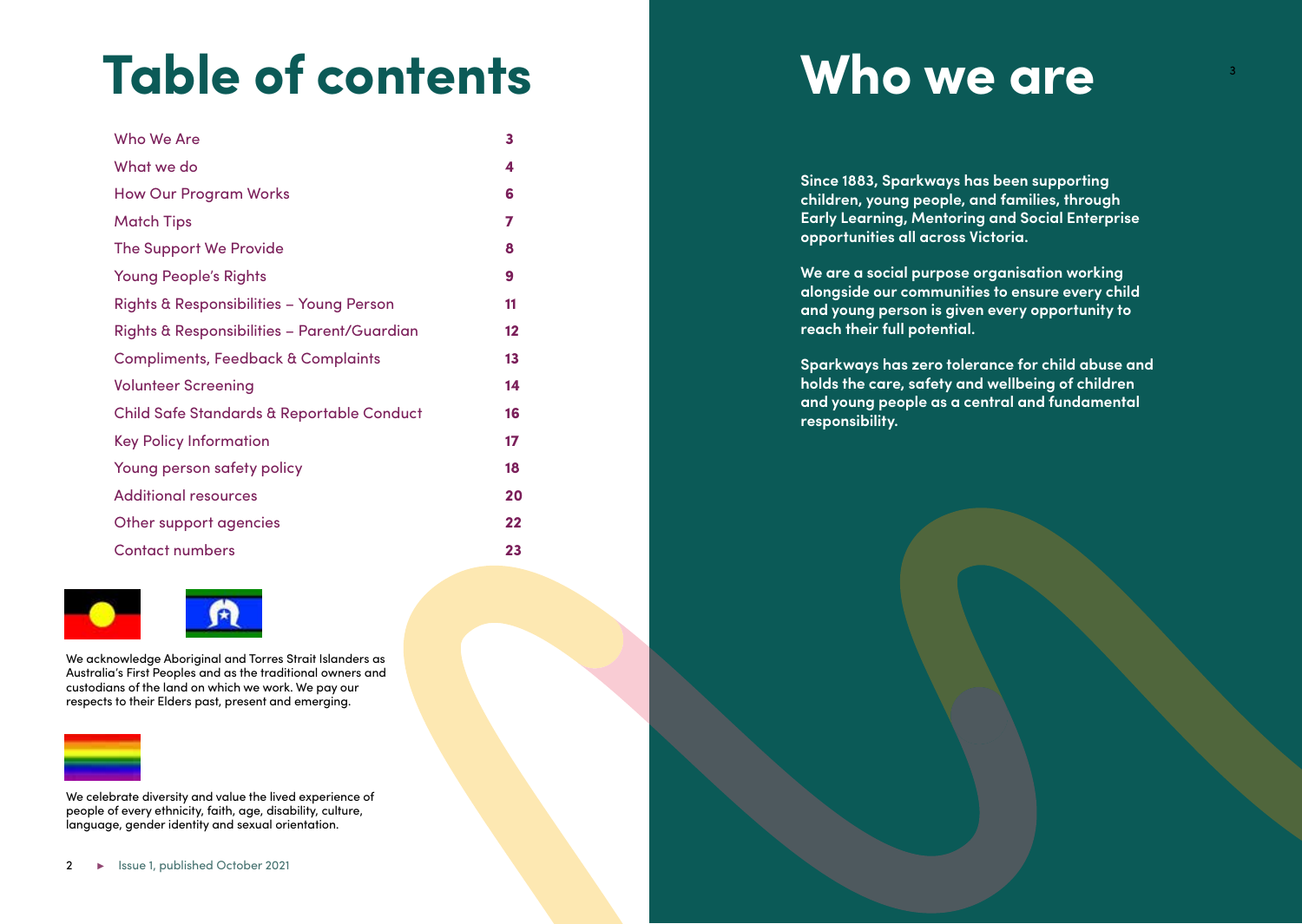## **What we do**

For over a hundred years, we've seen first hand the powerful impact a mentor can have for young people, families, and the community at large.

At Sparkways our mentoring program aims to provide young people aged 7-20 with positive experiences. Our program is designed to help young people flourish by connecting them with a positive role model, who they can trust to provide social support, friendship and life skills so they may take their place in the world with confidence and pride.

The program is made up of fortnightly one-to-one catch ups over a 12 month period. During this time, our young people are supported and encouraged to play an active role in decisions, to set goals, try out new things and, most importantly, have fun.

This handbook will provide you with information about our program, what to expect from the mentor, how as a Parent or Guardian you can support the relationship, guidelines to follow and ways to provide feedback to us.

We are a Child Safe Organisation and are guided by policies and procedures to keep young people safe. We've included some of them in the handbook for your reference.

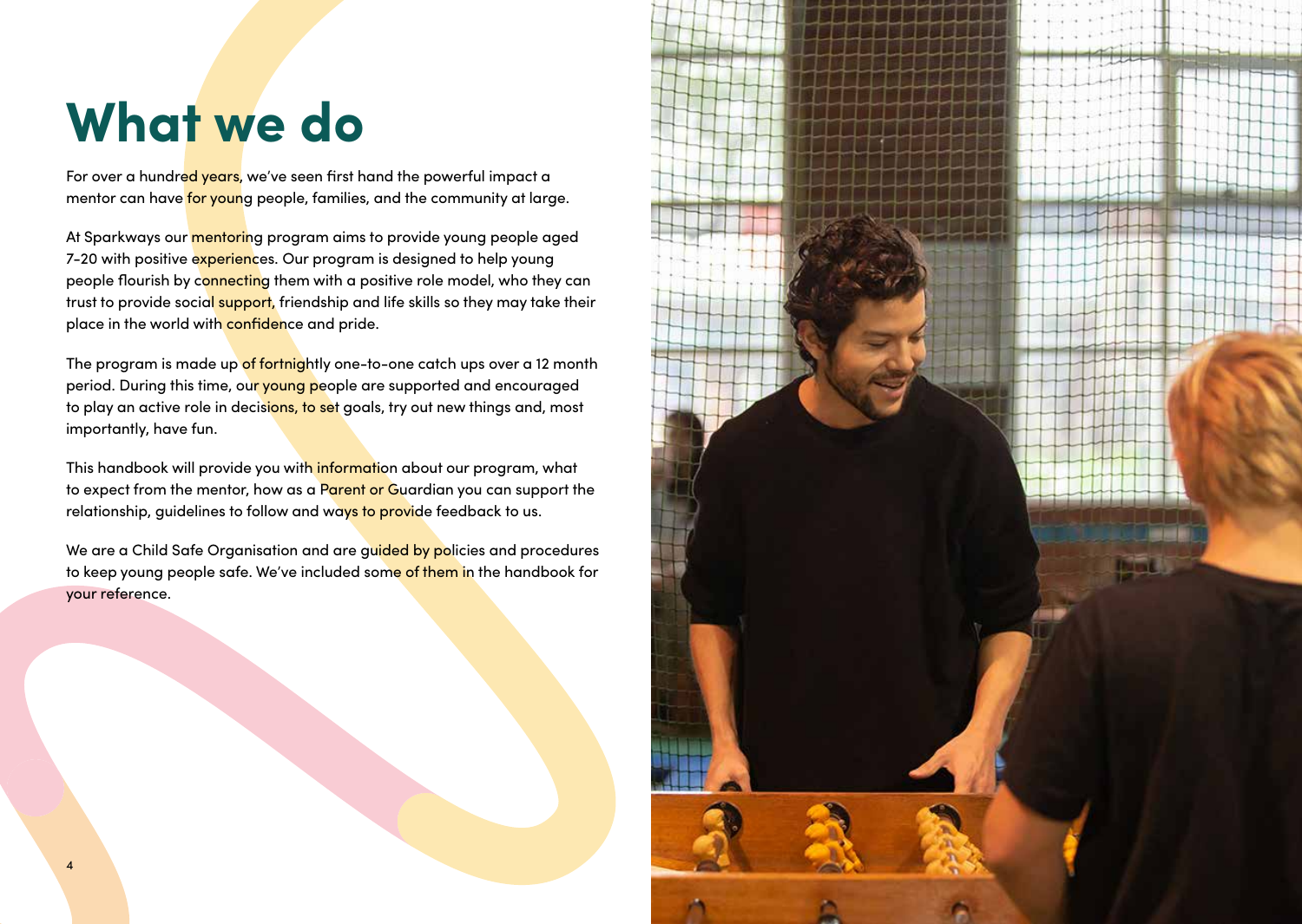## **How our program works:**

Young People are referred to our program by a professional service such as a social worker, child protection worker, psychologist, or school representative. Referrals are lodged with the knowledge and approval from the Young Person and Parent/Guardian if applicable.

We recruit, screen and train suitable volunteer Mentors and introduce them to the Young Person at our Match Meeting Day – a group event where our Young People and Mentors meet and start their 12 month journey together.

Regular contact and support will be provided by our Coordinators throughout the 12 months and reviews will be conducted at 3, 6 and 9 months with the Young Person and their Mentor to track their progress.

At the end of the 12 months the Young Person will graduate from the program and cease contact with the Mentor.

Support and guidance will be provided on navigating the end of the mentoring relationship.



## **Match tips**

When a young person joins our program the following is agreed to by the Volunteer Mentor, Young Person and their Parent/ Guardian (where applicable):

7

- ► Mentors will have weekly communication with the Young Person, as well as face to face contact, for a minimum of 2 or more hours, twice a month for a 12-month period
- ► Plans for catch ups should be made in consultation with all parties.
- ► No overnight stays are permitted during the match.
- ► Approval for high risk activities and/or day trips is required in the form of written consent from the parent/guardian and the Program Coordinator.
- ► For Young People under the care of a Parent/Guardian, a parent/ guardian will be at home when the Mentor picks up and drops off the Young Person, or alternative arrangements will be made and communicated.
- ► Contact with the Program Coordinator must be maintained for the duration of the match, with regards to the progress of the match and for any feedback or concerns.
- ► The Mentor and Parent/Guardian or, where appropriate, the Young Person, must contribute equally to the cost of match activities.

Please contact the Program Coordinator if you have any concerns regarding this summary of the Match Agreement.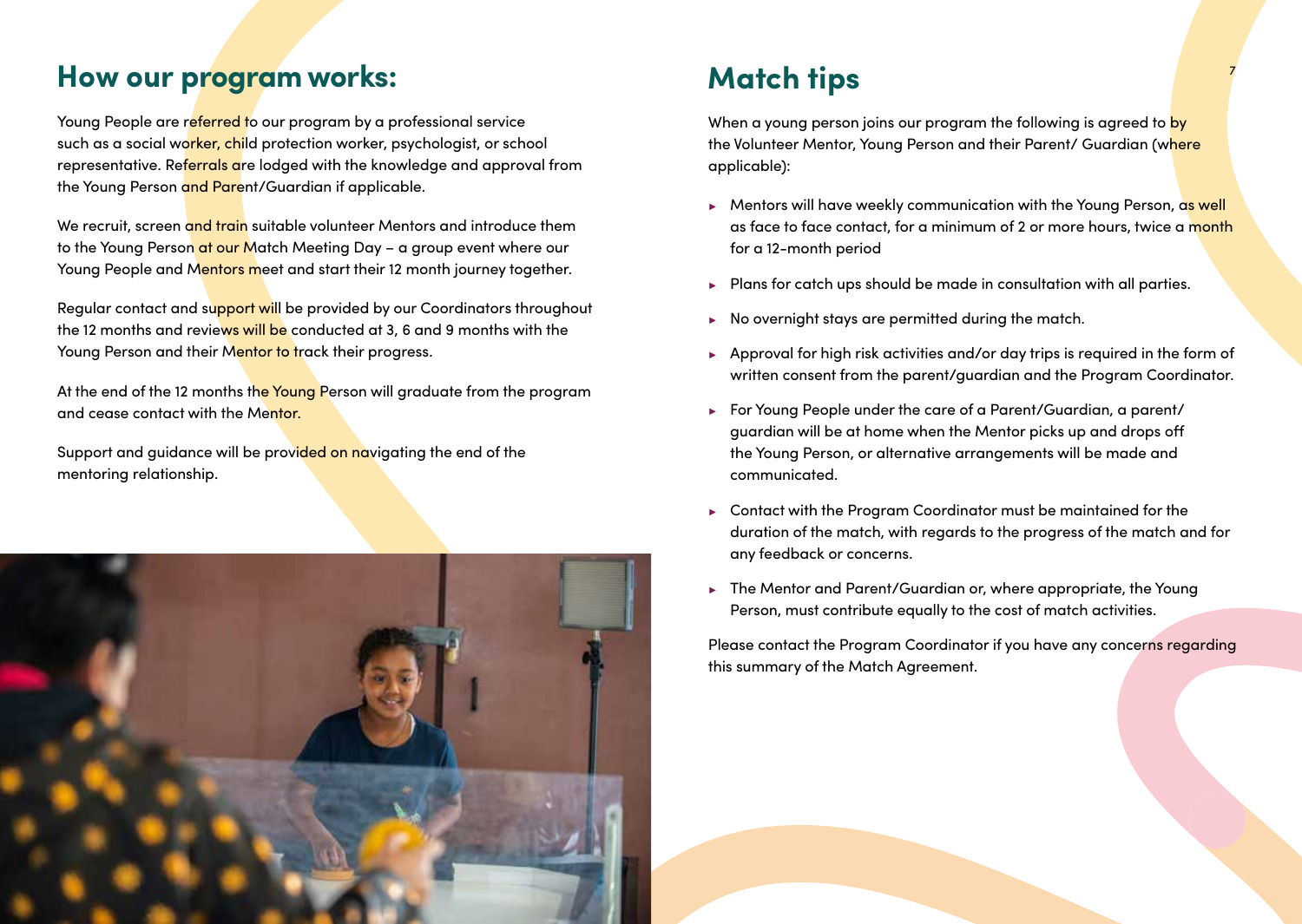## **The support we provide**

At Sparkways Mentoring we're here to support the Young Person and the Parent/Guardian (where applicable) in having an enjoyable, fun and rewarding experience in our program. We are here to assist the match and help out if any concerns pop up along the way.

The Sparkways Program Coordinator supports the match by:

- ► Regular phone calls / contact with the Young Person, Parent / Guardian (where applicable) and Mentor.
- ► At first fortnightly contact and then monthly contact as the match grows and develops.
- ► Conducting reviews of the match at 3, 6 and 9 months. Goals for the match are reviewed and we celebrate how far you've come!
- ► Prepare for graduation and discuss if you need additional supports once the program ends
- ► Graduation from the program at a Match Graduation Day

In some circumstances, we can continue to provide support to a match for a further three month period beyond the 12 months. This decision is made on a case by case basis.

## **Young people's rights as part of our program**

At Sparkways Mentoring we support the rights of Young People by ensuring that Young People have a voice in how their match looks, what their goals are and to let us know if they are happy with their Mentor.

We continue to support Young People and their family throughout the match, checking in regularly to see if the program is going well and to support any issues that may arise that impact upon the match.

We follow the Child Safe Standards and the UN Convention on the Rights of the Child.

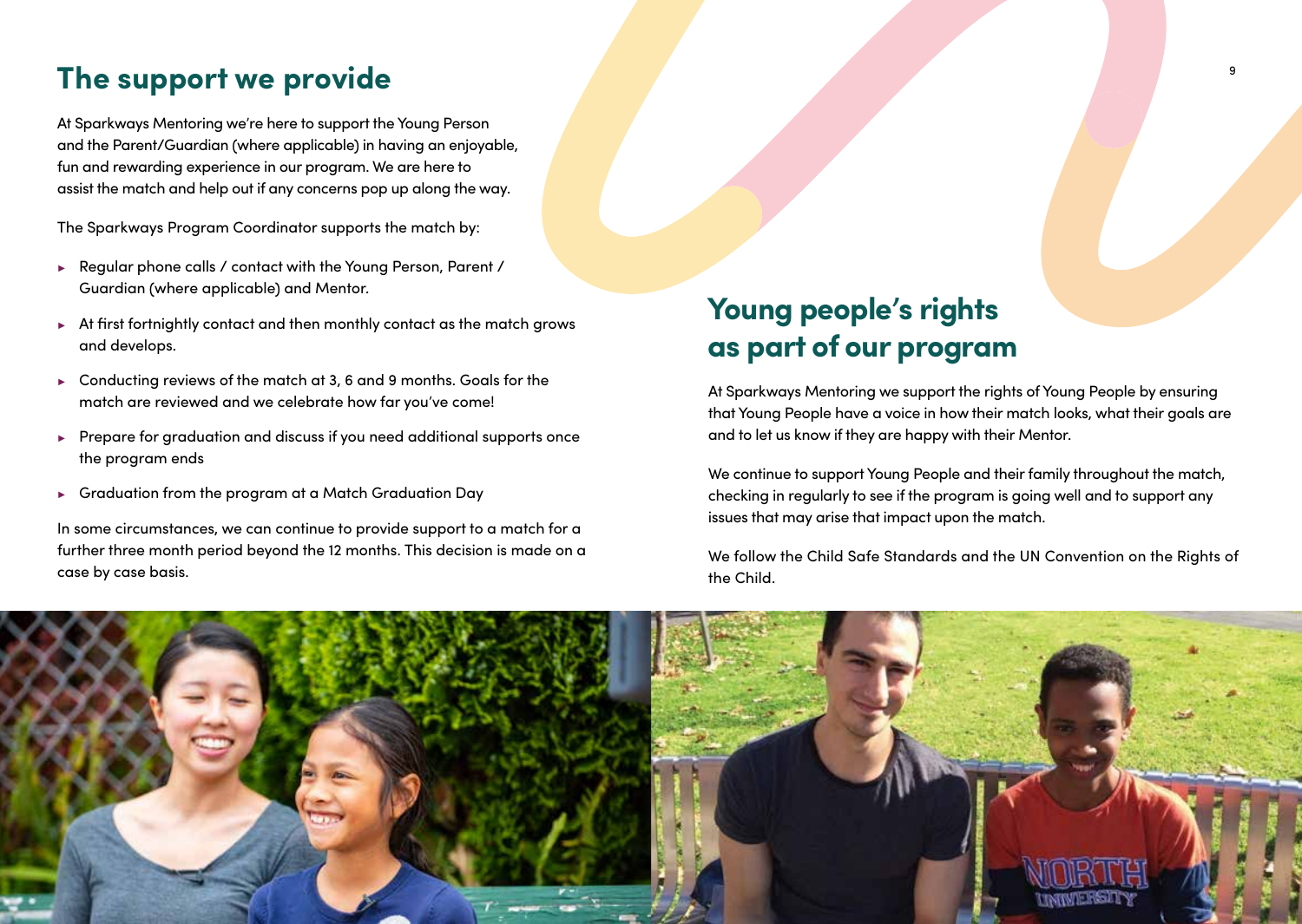## "I'VE GOT RIGHTS!"

### **CD** SOS CHILDREN'S

UNITED NATIONS CONVENTION ON THE RIGHTS OF THE CHILD In Youth-Friendly Language

#### Everyone under 18 has these rights

2 ALL CHLDFEN have these rights, no matter who what bees axes they speak, what their relation is, whather they are a how or cirt, what their culture is, whether they have a disability whether they are rich or poor



3 When adults make decisions, they should think about how their decisions will affect children.

The government has a responsibility to make sure The government has a responsibility to make sum family to protect your rights and create an anvironment where you can grow and reach your potential.

S Your family has the responsibility to help you your rights are protected.

#### 6 You have the notri to be alive.

T You have the right to a name, and this should<br>be officially recognized by the government. You<br>have the right to a nationality its belong to a country). You have the right to a name, and this should have the right to a nationality (to belong to a country).

You have the right to an identity - an official record of B You have the right to an identity - an official record of<br>who you are. No one should take this away from you.

Thu have the right to five with your have the right to live with a PAMILY that cares for you

If you live in a different country than your 10 If you live in a different country than your in the same place.

You have the right to be protected from 11 You have t

> 12 You have the right to give adults to faten and take it seriously

You have the right to find out things and share what you think with others, by taking, drawing writing or in any other way unless it harms or offends cellular managers.

14 You have the right to choose your own religion decide what is right and enong, and what is best for you.

15 Tout ave the right to choose your own friends harmful to others

16 You have the right to privacy

per, books, computers and other sources Adults should make sure that the information you are getting is not harmful, and help you find and understand the information you need. 18 You have the right to be mixed by your

You have the right to be protected from being hurt and mistreated, in body or mind.

17 To have the right to get information that



W.

. You have the right to care and protection if 21 You have the right to care and p

You have the right to special protection and 22 You have the right to special protection and<br>forced to keep if you are a retugee of you have been<br>forced to keep your home and her in another country. forced to leave your home and twe in another country). as well as all the rights in this Convention.

23 You have the right to special education and rights in this Convention, so that you can live a full life.

> 24 You have the Aght to possible, sale water to chick, cutoticus 13 food, a clean and rate environment. and information to help you stay well.

If you live in care or in other situations away 25 Fyou live in care or in other situations away living arrangements looked at regularly to see if they are the mixt appropriate.



You have the right to food, clothing, a safe 27 You have the light to food, oldthing, a safe met. You should not be disadvantaged so that you can't do many of the things other kids can do

28 You have the right to a good quality to achool to the highest level you can.



Your EDUCATION should help you use and 29 develop your talents and abilities. It should also help you learn to live peacefully, protect the environment and respect other people.

30 That have the right to practice your own choose. Minority and indigenous groups need special protection of this right.

You have the right to protection from work 32 You have the right to protection from work and education. If you work, you have the right to be node went move today.

33 Suitave the right to protection from harmful

34 You have the right to be bee from sexual

- 35 No one is allowed to kidnep or sell you.
- 36 You have the right to protection from any ki You have the right to protection from any kind

37 No one is allowed to punish you in a cruel

You have the right to PROTECTION and 38 Tou have the right to PROTECTION and be forced to go into the army or take part in war.

39 You have the right to help if you You have the right to help if you've been

You have the right to legal help and tail 40 You have the right to legal help and far your rights







100 Children's Villages thereis UNICEF for kindly permitting the use of their youth-friendly text for this

unicef @

For more information visit www.sos-childrensvillages.org

**ED** SOS CHILDREN'S

## <sup>11</sup> **Rights and responsibilities – young person**

#### **The Young Person:**

- ► Has the right to feel safe at all times
- $\blacktriangleright$  Has the right to an advocate to support them if they choose
- ► If they feel hurt or unsafe they can tell their Mentor, Parent/ Guardian or the Program Coordinator
- ► Will choose activities together with the Mentor. Free or low-cost activities should be chosen, for most outings, however if there is an expense for the match outing, they will cover their own costs
- ► Can talk about what's on their mind, however the Mentor will not get involved in arguments at home.
- ► Understands the activity is primarily between them and their Mentor
- ► Will listen and follow any safety instructions from the Mentor. The Mentor is responsible for their safety.
- ► Will be ready on time when the Mentor comes to pick them up
- ► Understands friendship with their Mentor is supposed to be fun. If this is not happening, or they have any worries about the match, call their Sparkways Coordinator or speak to their Parents/Guardian or Carer



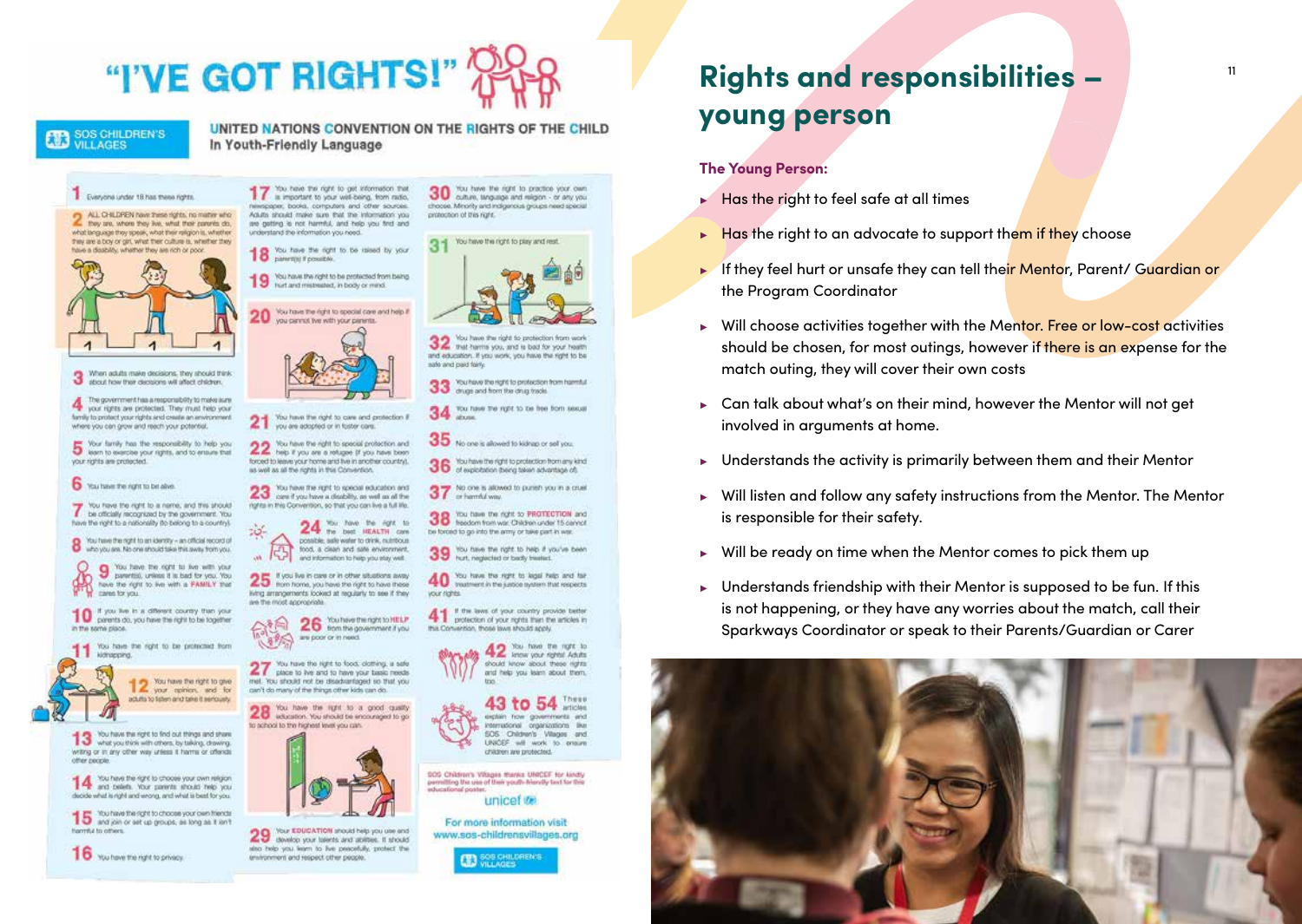# **parent/guardian**

### **The Parent/Guardian:**

- ► Has the right to feel safe and comfortable when the Mentor visits and to have a say in the match and how it progresses
- ► Has a right to a quality service and can inform us if there are improvements we can make or complaints to share
- ► Are responsible for communicating with the Mentor to organize times for them to spend with the Young Person
- ► Will be at home when the Mentor picks up and drops off the Young Person, or make alternative arrangements and notify the Mentor
- ► Will support the Young Person to be ready to be picked up by the Mentor at the agreed time.
- ► Will not prevent the Young Person from seeing the Mentor, unless there are safety or health concerns
- ► Will contact the Sparkways Coordinator of any concerns with the match or the Young Person, or if their family situation changes in a way that will impact the match
- ► Will, where possible, contribute to the cost of activities when planned/ arranged



## <sup>13</sup> **Rights and responsibilities - Compliments, feedback & complaints**

Sparkways values all feedback from parents, carers, young people and mentors, as well as stakeholders and referring agencies.

- ► Sparkways handles all disputes and complaints with fairness and equity and maintains confidentiality at all times.
- ► When a complaint is received all relevant details will be recorded and the Sparkways Team Leader will be informed immediately. The Team Leader will be responsible for investigating the matter and taking appropriate action.
- ► Anyone wishing to provide feedback or make a complaint is encouraged to contact Sparkways on tel: 1300 677 275 or email: mentoring@sparkways.org.au
- ► Alternatively, families, young people,mentors and stakeholders are also welcome to contact the Department of Health & Human Services (DHHS) with any concerns.

The DHHS State Switchboard can be contacted on **1800 783 783** and will direct you to the appropriate service.

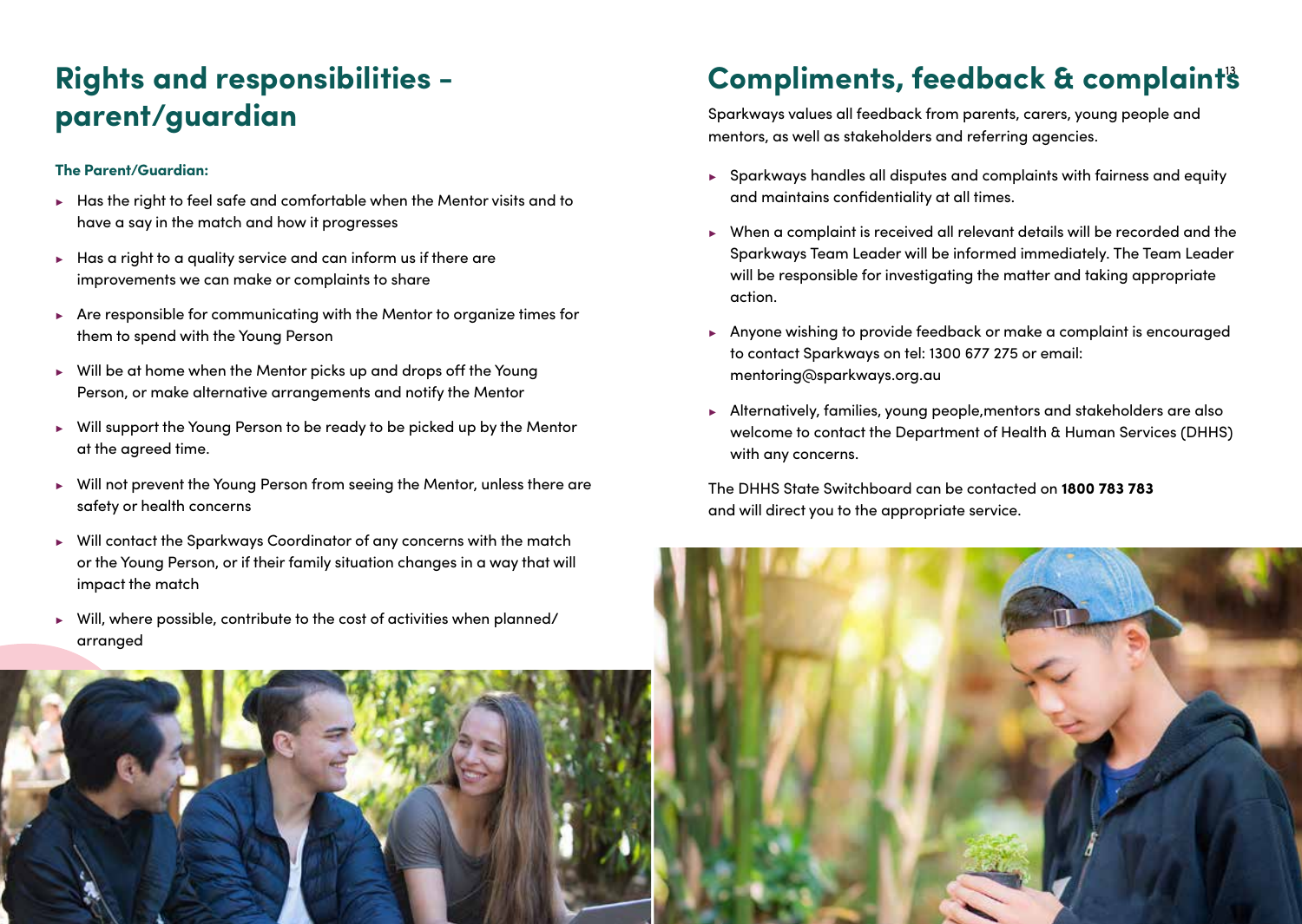## **Volunteer mentor screening**

All of our volunteer mentors undertake a comprehensive screening process to ensure the safety of Young People while in their care.

#### **Mentor Screening includes:**

- ► A completed application, followed by an interview with Sparkways staff
- Undertake Police, Working with Children, and reference checks
- ► Complete Volunteer training and Home safety check

We ensure volunteers pass all of these requirements before they are accepted into the program. Staff are trained in child safe practices, including how to ensure the safety of young people when making a match.

Sparkways ensures compliance with privacy legislation to protect the confidentiality of participants and their families.

Sparkways is committed to ensuring individuals are fully informed regarding the collection, storage, use, disclosure and disposal of their personal information, and access to that information. Please see our Privacy Policy for further details.

"Be strong, be fearless, be beautiful. And believe that anything is possible when you have the right people there to support you."

#### **– Misty Copeland**



## <sup>15</sup> **Speak up - it's your right**

Victoria's Child Safe Standards are designed to keep you safe.

#### Why the standards came about

In 2013, the Victorian Government looked at how safe organisations are for children and young people.

It found that sometimes children and young people have not been kept safe by organisations and the adults who work in them.

More needed to be done to keep children and young people safe in the future.



#### What are they for?

dance schools and other organisations have to keep you safe.

- Only choosing adults who are safe to work with you.
- 
- Acting to protect you if comeons hurts you or makes you feel

#### What they mean for you

You can expect to be safe and to feel safe, wherever you go and whatever vou do.

You can expect that adults that work with you know how to keep you safe.

You can tell an adult if you don't feel safe and they have to help you.



### Get in touch with us

AND THIS INS IN ENLY

(03) 8601 5281 www.ccvp.vic.gov.au

coypvictoria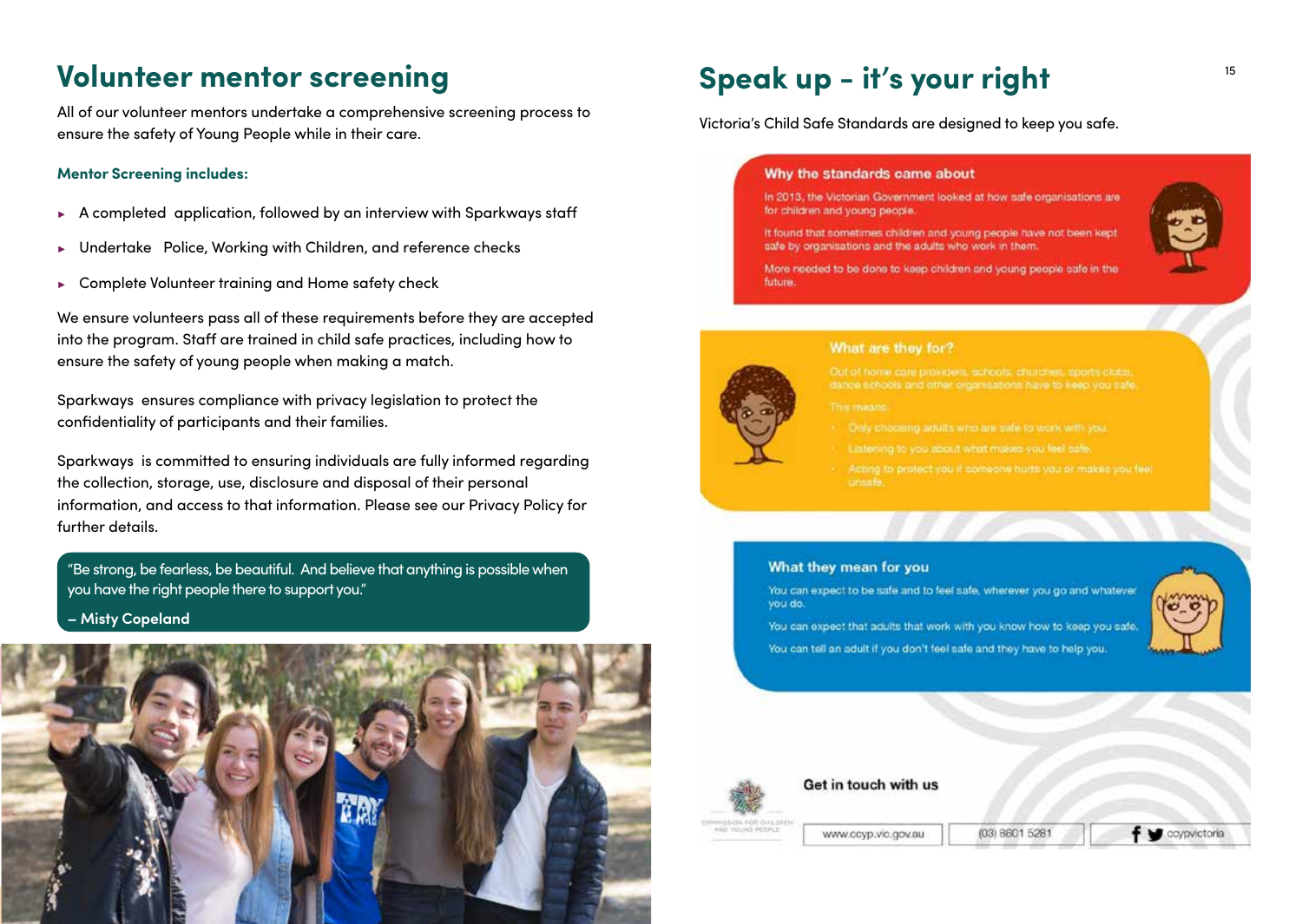### **The child safe standards and reportable conduct scheme**

The **Commission for Children and Young People** (CCYP) recognises, respects and defends the rights of children and Young People. They promote improvement in policies that affect the safety and wellbeing of Victorian children and Young People and administer the Child Safe Standards and Reportable Conduct Scheme.

#### **Child Safe Standards**

The Child Safe Standards work by changing organisational culture to embed child safety in everyday thinking and practice. They aim to:

- ► Promote the safety of children
- ► Prevent child abuse
- ► Ensure organisations have processes in place to respond to and report all allegations of child abuse.

The Child Safe Standards apply to all organisations that provide services for children and Young People.

#### **Reportable Conduct Scheme**

The Reportable Conduct Scheme seeks to improve organisations' responses to allegations of child abuse and neglect by their workers and volunteers. The scheme is established by the Child Wellbeing and Safety Act 2005.

It has been designed to ensure that the Commission for Children and Young People (CCYP) will be aware of every allegation of certain types of employee misconduct involving children in relevant organisations that identified in the schedules below

- ► sexual offences committed against, with or in the presence of a child
- ► sexual misconduct committed against, with or in the presence of a child
- ► physical violence against, with or in the presence of a child
- ► any behaviour that causes significant emotional or psychological harm to a child
- ► significant neglect of a child

16

## **Key policy information**

At Sparkways our Code of Conduct outlines acceptable behaviour to ensure that all interactions are respectful, honest, courteous, sensitive, tactful and considerate. We are a Child Safe Organisation and prioritise the safety and wellbeing of children, families, mentors and staff.

#### **Transport**

Mentors are able to transport Young People in their own private vehicle as long as it is reliable, insured and Mentors possess a valid driver's license and obey all traffic laws.

#### **Overnight Visits and Out-of-Town Travel**

Sparkways encourages Mentors to keep activities with their Young Person local and avoid out-of-town or long distance trips. However, if an out-of-town trip is planned a permission slip signed by the Parent/ Guardian must be completed and Mentors must provide the Parent/Guardian with a detailed itinerary.

Overnight visits ARE NOT permitted during participation in the program.

#### **Use of Drugs, Alcohol and Tobacco**

The use of drugs, alcohol and tobacco products is prohibited whilst engaging in mentoring activities.

#### **Unacceptable Behaviour**

Unacceptable behaviours will not be tolerated and will result in a warning and/ or disciplinary action. This may include suspension or termination from the program

\*All policies are available upon request by contacting Sparkways

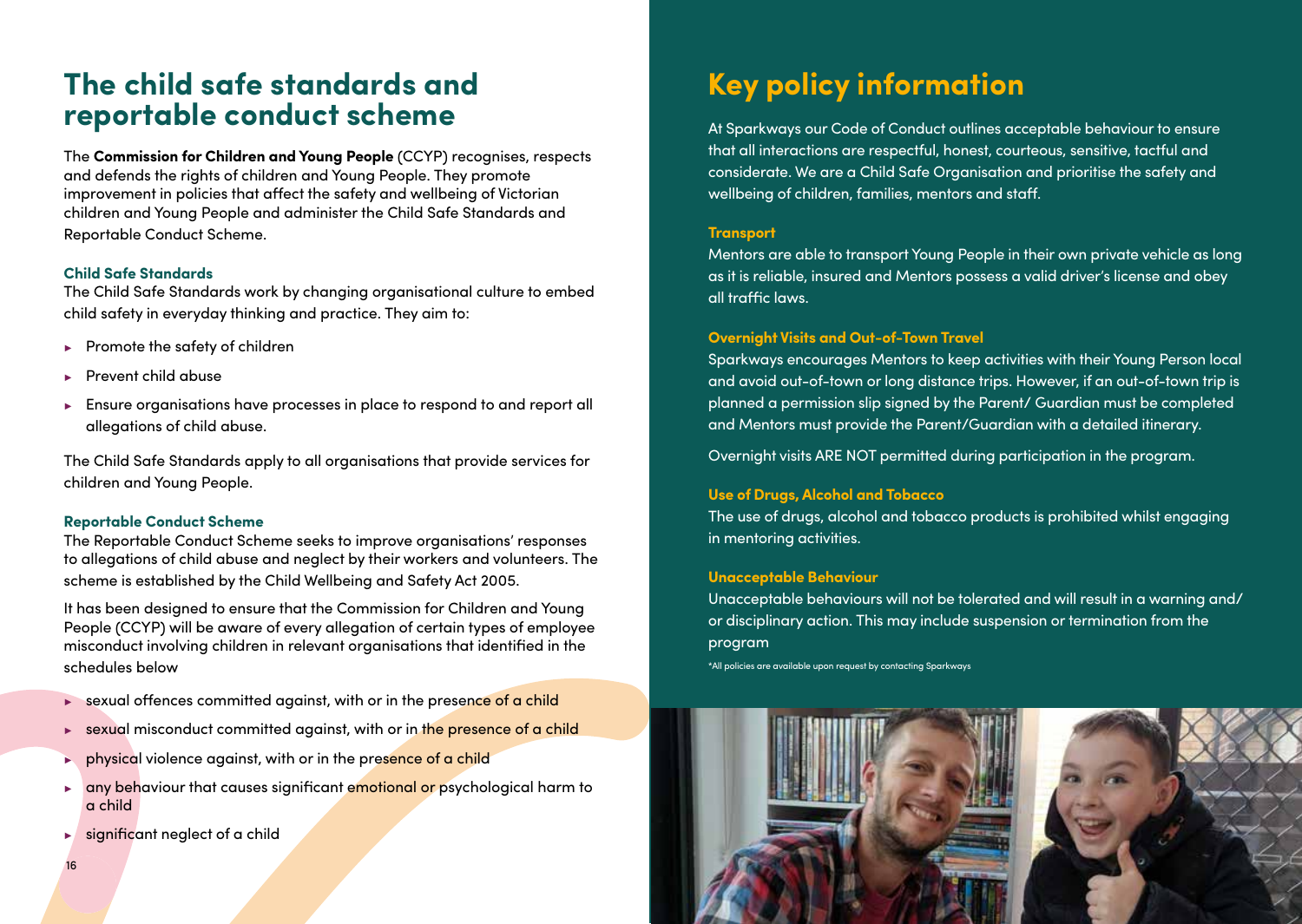## **Young person safety policy**

Sparkways staff are committed to delivering programs that are inclusive, and meet the changing needs of Young People. Sparkways is committed to cultural safety for Aboriginal Young People and Young People with culturally and/or linguistically diverse backgrounds, and to providing a safe environment for children with a disability, and with diverse gender identities.

Sparkways has a moral and legal responsibility to ensure that all young people are safe while involved in our programs. All staff and volunteers must report any suspected child abuse and/or neglect to the agency immediately. Staff and volunteers are provided with training, resources, information and guidance to do this.

In order to ensure the safety of young people,

#### **Sparkways will be responsible for:**

- ► Identifying the signs of child abuse and ensure that reporting procedures are in place
- ► Screening, training and educating staff and volunteers on child safety
- ► Offering support and protecting the rights of the young people, their families, volunteers and staff
- ► Maintaining confidentiality in line with the Privacy and Confidentiality Policy
- ► Conducting a home assessment of the volunteer before a young person visits the volunteers home

### **Sparkways mentors will be responsible for:**

- ► Ensuring no young person is left unsupervised
- Ensuring their home is safe
- ► Ensuring the safe delivery and collection of young people

#### **Parent/Carers will be responsible for:**

- ► Reading and complying with this policy
- ► Providing any relevant information regarding the young person
- ► Reporting any concerns to Sparkways

If there are significant concerns for a child's safety or well-being, Sparkways is required to:

1. For life threatening concerns: call the Police on **000**

- 2. For immediate risk of harm call the Child Protection Crisis Line on **13 12 78**
- 3. For general wellbeing concerns: Make a referral to **Child FIRST**

Please note: at any time all participants are encouraged to speak to their Coordinator if there are any concerns.

From the 27 October 2014 it is an offence for adults to not disclose child sexual abuse to police. The new offence applies to all adults, not just professionals who work with children.

Further information can be found at: http://www.dhs.vic.gov.au/for-individuals/children,-families- and-youngpeople/child-protection

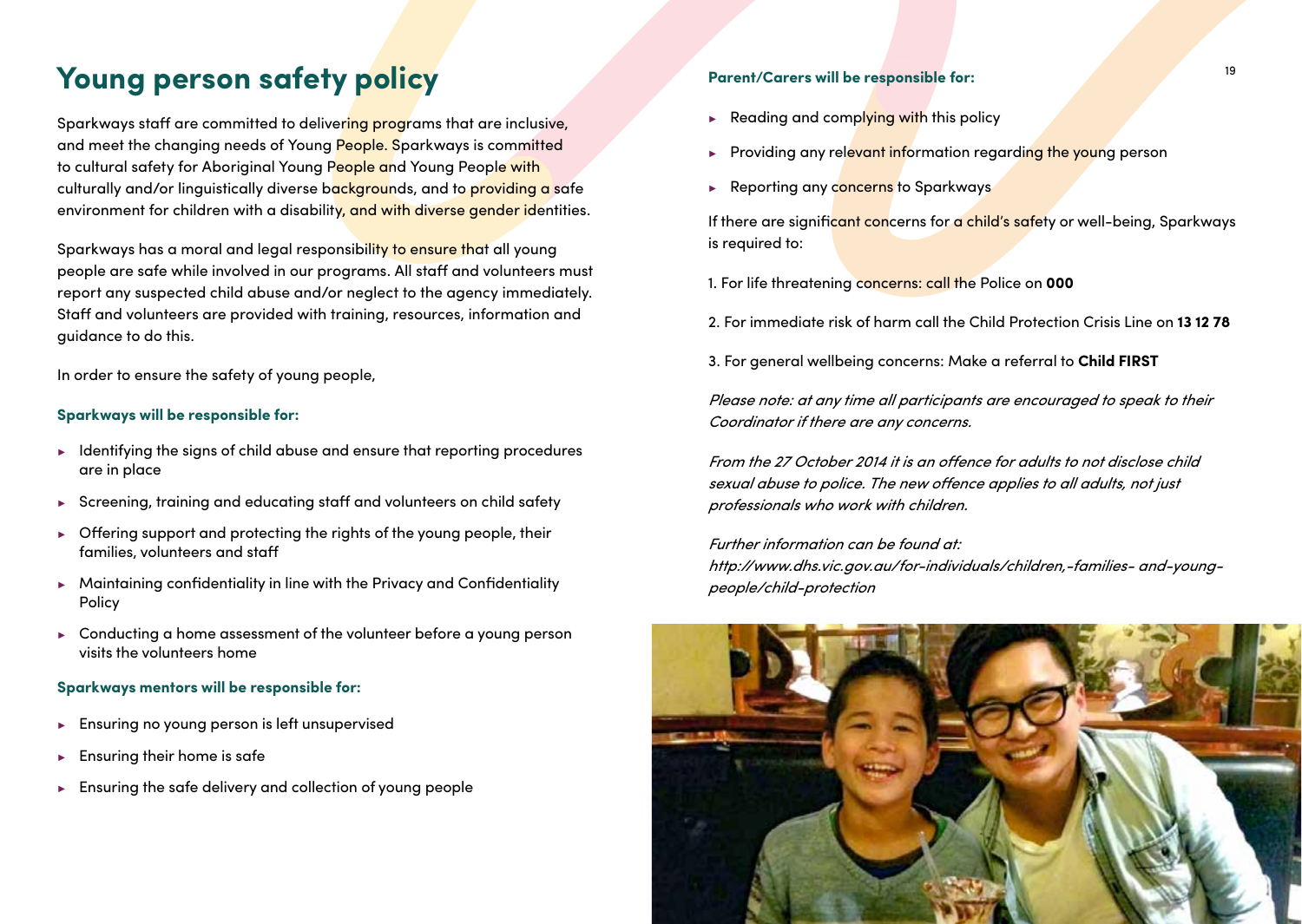## <sup>21</sup> **Additional resources**

This list of Organisations is available should you need additional information or support.

#### **Would you like the support of an advocate?**

► **Youth Affairs Council Victoria (YACVIC)**

Advocate for young people and represent the youth sector to uphold the rights of all young Victorians W/ https://www.yacvic.org.au/ P/ (03) 9267 3700

#### ► **Youth Disability Advocacy Service (YDAS)**

YDAS works with disabled young people who are aged 12 to 25, to make sure they can speak up and are being treated fairly. W/ https://www.yacvic.org.au/ydas/about P/ 0438 638 734

► **Action On Disability Within Ethic Communities (ADEC)** ADEC specialises in helping people from diverse cultural backgrounds who are living with a disability, assisting people to understand their rights, access information and services, and to speak up for what is needed to improve their situation

W/ https://adec.org.au/advocacy-support/ P/ (03) 9480 7000

► **Youth Support and Advocacy Service (YSAS)** YSAS provide youth alcohol and other drug (AOD) treatment as well as

extensive experience in providing young people and families with services that support improved mental health and improve meaningful community participation.

W/ https://ysas.org.au/

► **YGender**

YGender is a peer led social support and advocacy group for trans/ gender diverse young people W/ https://www.ygender.org.au/

#### **Would you like the support of an aboriginal organisation?**

- ► **Victorian Aboriginal Child Care Agency (VACCA)**  VACCA is a state-wide Aboriginal Community Controlled Organisation (ACCO) servicing children, young people, families, and community members. The largest of its kind in Australia. W/ https://www.vacca.org/
- ► **Victorian Aboriginal Community Controlled Health Organisation (VACCHO)**

VACCHO is the peak body for Aboriginal health and wellbeing in Victoria W/ https://vaccho.org.au/

#### ► **KOORI Youth Council (KYC)**

KYC is a dedicated representative organisation for Aboriginal and Torres Strait Islander young people in policy and advocacy. W/ https://koorieyouthcouncil.org.au/

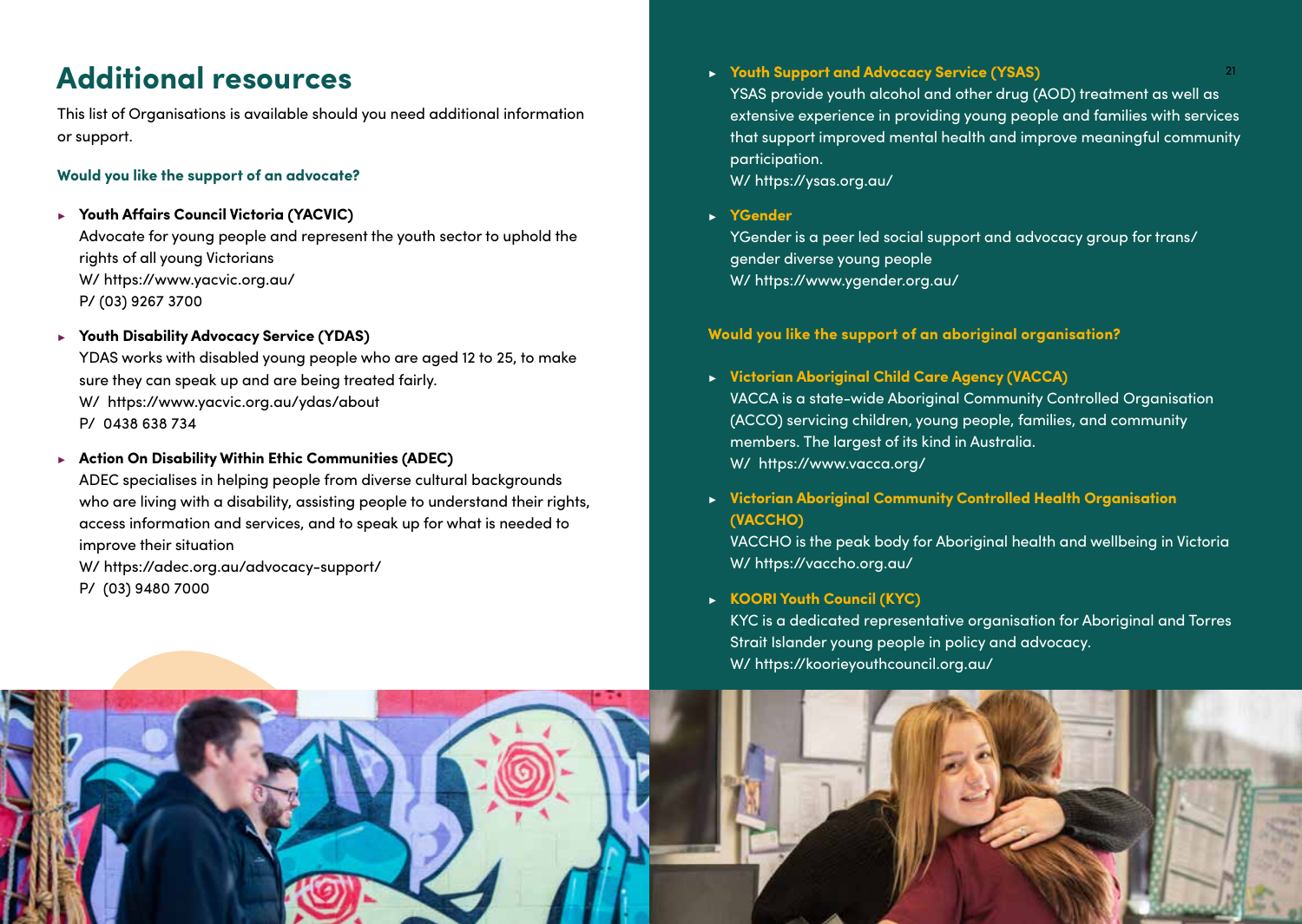## **Other support agencies and all contact numbers**  $\frac{23}{2}$

- ► **Commission for Children & Young People (CCYP)**  Child Safety and Reportable Conduct Scheme enquiries W/ https://ccyp.vic.gov.au/ P/ (03) 8601 5281
- ► **The Centre for Multicultural Youth (CMY)** W/ https://www.cmy.net.au/

#### ► **Minus 18**

We're leading change, building social inclusion, and advocating for an Australia where all young people are safe, empowered, and surrounded by people that support them. W/ https://www.minus18.org.au/

► **Headspace - Mental Health support** W/ https://headspace.org.au/



### **Contact numbers**

| Police, Ambulance, Fire:<br>Police- Non urgent crimes and events                                                 | 000<br>131 444 |  |
|------------------------------------------------------------------------------------------------------------------|----------------|--|
| Parentline- Phone counselling for parents:                                                                       | 13 22 89       |  |
| <b>DFFH Child Protection</b><br>(Children 0-17 years old at risk of serious abuse)<br><b>Crisis Line-24 Hrs:</b> | 13 12 78       |  |
| Kids Help Line:<br>W/https://kidshelpline.com.au/                                                                | 1800 55 1800   |  |
| LifeLine Australia(crisis support)                                                                               | 131 114        |  |
| Safe steps (for women and children<br>who have experienced family violence)                                      | 1800 015 188   |  |
| <b>Sexual Assault Crisis Line:</b>                                                                               | 1800 806 292   |  |
| Men's Referral Service (for people at risk of<br>using family violence, free, confidential)                      | 1300 766 491   |  |
| <b>National</b> Relay Service (for the hearing impaired)                                                         |                |  |
| Voice Relay number                                                                                               | 1300 555 727   |  |

**TTY** number (teletypewriter) 133 677 **SMS Relay number** 0423 677 767